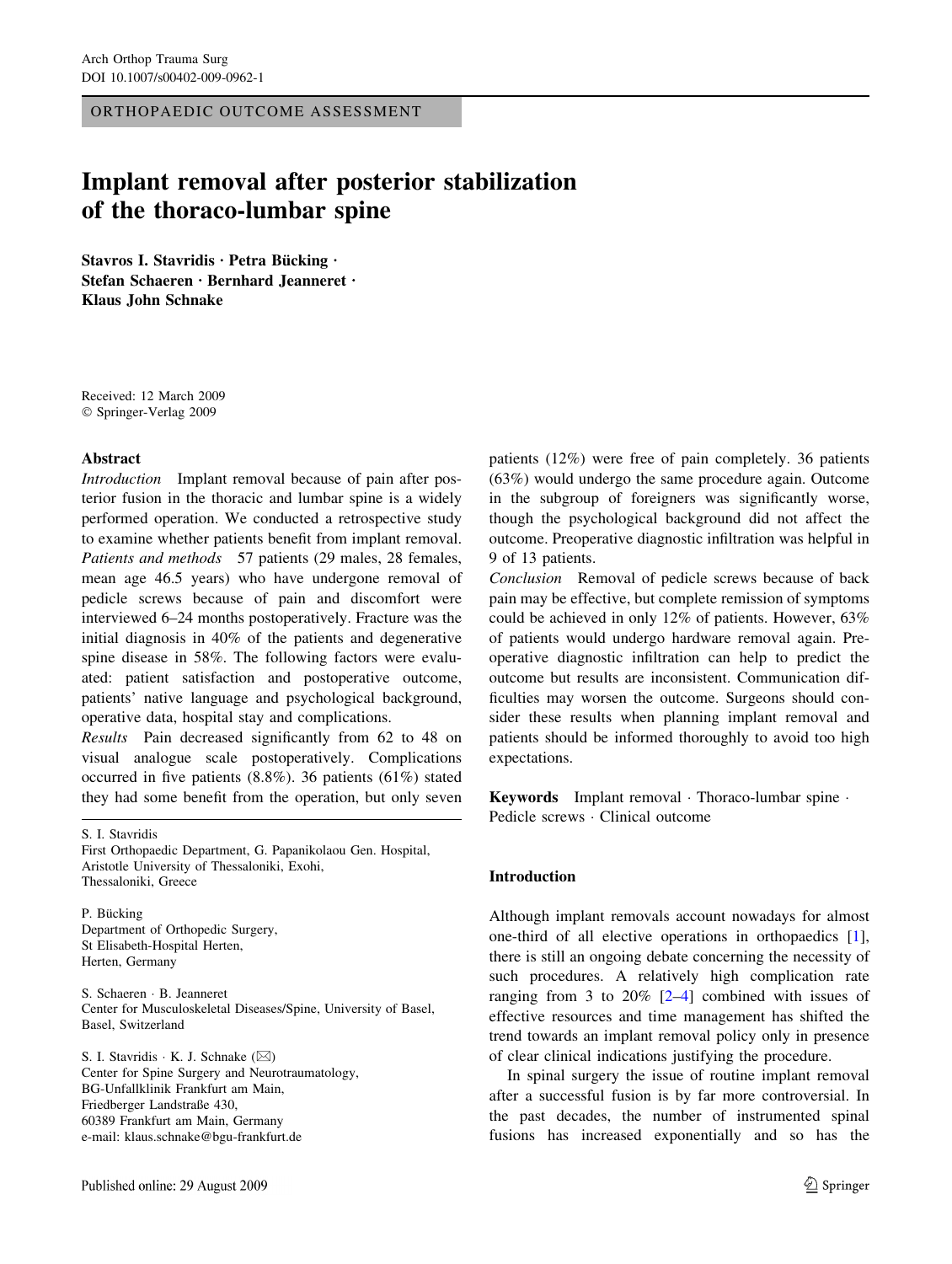concern about the benefit-loss equilibrium after implant removal. The ill-defined borders between medical indications and patients' demands [\[5](#page-4-0)] render the routine implant removal after consolidation is achieved at least questionable.

Some indications for implant removal have gained wide acceptance in spinal surgery. Treatment of infection after failed repeated surgical debridement and prolonged antibiotic administration, pedicle screw misplacement, instrumentation failure and instrumentation protrusion are cases where the patient is expected to benefit substantially after implant removal.

Especially after degenerative lumbar spine surgery, there still remains a group of patients with persistent low-back pain that cannot be attributed to any of the aforementioned pain generators. In such patients, implant removal still remains controversial, although implant removal after thorough intraoperative fusion exploration may alleviate their pain [\[6](#page-4-0), [7](#page-4-0)].

Spinal implant removal should under no means be considered as a benign, harmless procedure. It constitutes a second operative procedure with significant risks such as large vessel injuries, loss of sagittal plane correction or compression fractures [[5,](#page-4-0) [8](#page-4-0), [9](#page-4-0)].

There are only few studies in the literature addressing the issues of implant removal after spinal surgery.

The aim of this retrospective study was to evaluate safety and efficacy of implant removal and to determine predictors for success that would possibly preoperatively indicate those patients, who would most likely benefit from an implant removal, when pain and discomfort are the only indications for the procedure.

# Patients and methods

Within 18 months, 726 patients underwent a thoracolumbar spinal operation at the Center for Musculoskeletal Diseases/Spine, University of Basel, Switzerland. Out of the 726 patients, 62 (8.5%) had undergone an implant removal procedure and fulfilled the inclusion criteria for this retrospective study. All patients had posterior transpedicular instrumentation in the thoraco-lumbar spine removed because of pain and discomfort and were in accordance with the following inclusion criteria:

- The indication for the primary procedure had been either degenerative spinal disease or spinal fracture.
- The patients had received either posterior transpedicular instrumentation alone or combined anterior fusion with posterior transpedicular instrumentation.
- The indications for implant removal had been pain and discomfort.
- 2 Springer
- The posterior transpedicular instrumentation had been removed.
- The preoperative radiographs indicated solid fusion.

Patients with routine implant removal after temporary bisegmental fracture stabilization and patients in whom infection was diagnosed were not included in the study.

The patients were interviewed 6–24 months postoperatively (mean 9 months) either per phone contact or vis-àvis and the patients' hospital charts were reviewed.

Following data were collected through the patients' interviews:

- Patient's profile including native language and mental disorders.
- Intensity and temporal development of pain, by using a visual analogue scale (VAS for pain; scale:  $0 = no$ pain,  $100 =$  maximum pain).
- Subjective improvement following implant removal and its duration.
- Patient's satisfaction with the operation and willingness to undergo the same operation again.

Through the review of hospital's charts the following objective data were collected:

- Patients' demographics (age, gender).
- Indication for primary spinal surgery and existence of spinal comorbidities such as osteochondrosis, disc protrusions, spinal stenosis, spondylolisthesis etc.
- Preoperative evaluation and whether a diagnostic infiltration of the painful operative site had been undertaken before implant removal.
- Type of primary operation.
- Surgeon, duration, blood loss, intraoperative findings.
- Time interval between primary operation and implant removal.
- Intra- and postoperative complications.

# Statistical analysis

For statistical analysis of the collected data the SPSS (Chicago, IL, USA) program for statistical analysis was used. The Chi-square test was used to determine the statistical significance of the examined parameters and the Kruskal–Wallis not parametric test and Wilcoxon test were used for non parametric values. P values lower than 0.05  $(P<0.05)$  were considered to be statistically significant.

# Results

57 of 62 patients (92%) who had undergone an implant removal procedure and fulfilled the inclusion criteria for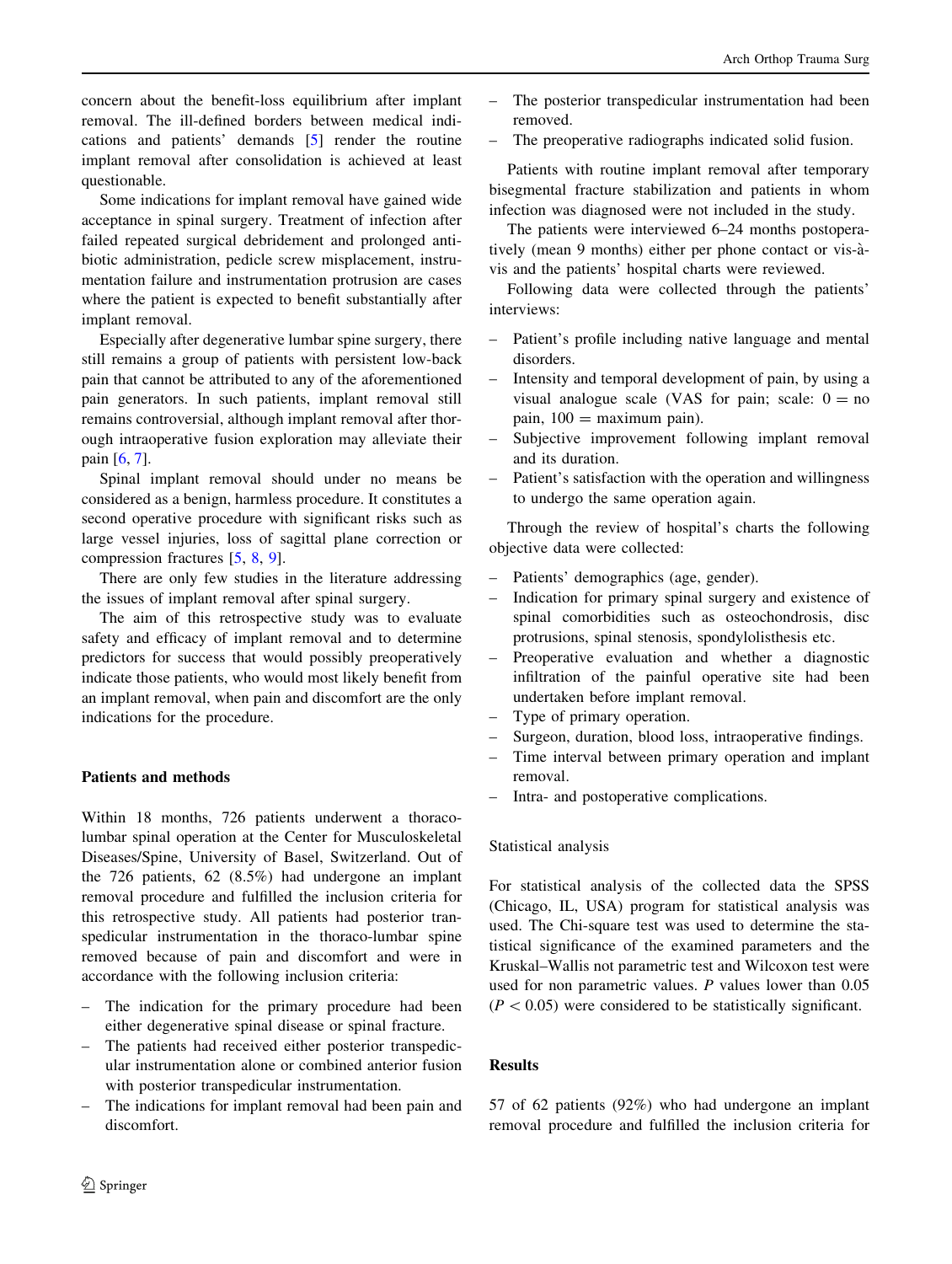this retrospective study could be interviewed and enrolled in the study. 29 of them were men and 28 women with a mean age of 46.5 years (range 21–84).

The native language of 46 (81%) patients was either German or French. 13 (23%) patients displayed an altered psychological profile, with six suffering from depression, three having a history of suicide attempt and two having a history of alcohol abuse.

Fracture was the initial indication for surgical treatment in 23 (40%) cases, while 33 (58%) patients were operated upon because of degenerative spinal disease, and in one case a vertebral haemangioma was diagnosed.

35 patients (61%) also showed further spinal comorbidities on radiographic examinations, among which osteochondrosis and intervertebral disc protrusion were the most common (24%).

In all cases a posterior fusion was performed, combined with a PLIF procedure in 6 (11%) and with anterior fusion in 12 (21%) cases.

Posterior stabilization included the following anatomic regions: 44% lumbosacral junction, 26% lumbar spine, 19% thoraco-lumbar junction, 9% thoracic spine and in one patient the fusion extended from the lower thoracic spine to the sacrum.

The indication for implant removal had been ''implantassociated'' pain in all cases. The mean preoperative VAS for pain was 62, ranging from 10 to 100.

Intraoperatively, two patients did not show solid fusions.

In 13 (23%) patients diagnostic infiltration was performed preoperatively, with 8 (62%) reporting at least 50% temporary improvement, including the 2 patients with pseudarthrosis.

The mean hospital stay was 7.1 days, ranging from 1 to 20, and in the majority of the cases the operative procedure was undertaken by residents (55%).

Complications were reported in five (8.8%) cases: one infection, one haematoma of the psoas and one case of transient brachial plexus paresis. Two patients reported immediate postoperative pain of unknown origin as a surgical complication.

On average, pain decreased significantly from 62 to 48 on VAS (ranging from 10 to 100) after implant removal  $(P<0.001)$ .

35 (61%) patients reported an improvement after surgery that was complete in 7 (12%) cases, incomplete in 25 (44%) and temporary in 3 (5%) of the cases. Temporary improvement lasted 3.3 weeks on average, ranging from 1 to 20 weeks. The remaining 22 (39%) patients reported no improvement after surgery.

36 (63%) would be willing to repeat the surgery, 18 (32%) would not and 3 (5%) were undecided at the time of follow-up.

In terms of overall patient satisfaction, 38 (67%) patients were very satisfied or satisfied, 6 (11%) were undecided and 13 (22%) were very dissatisfied or dissatisfied. Interestingly, the two patients with pseudarthrosis reported to be satisfied, too.

Out of the 13 patients who underwent preoperative diagnostic local infiltration, only 4 (31%) reported a similar effect of both infiltration and surgery. 5 (38.5%) patients stated that surgery was more effective reducing pain than infiltration.

The results from the subgroup of patients whose native language was other than either German or French are shown in Table 1. The postoperative results in terms of pain improvement were significantly worse in this subgroup compared to other patients ( $P \lt 0.05$ ). The results from the patients with a conspicuous psychological profile are shown in Table 1, too. These results did not differ significantly compared to other patients.

Other parameters such as, age, gender, spinal comorbidities, type of primary operation (trauma or degenerative), type of implant and reported complications were found to have no impact on final outcome.

#### Discussion

In the past decades, the sharp increase of implant use for orthopaedic surgical treatment has lead to a respective raise in implant removal procedures, with the latter accounting for up to almost one third of elective orthopaedic operations and for 5–15% of all orthopaedic operations. Spinal implants rank among the five most common implants being removed after bone fusion is achieved [[1\]](#page-4-0).

In spinal surgery implant removal is performed for a number of indications, such as infection treatment, misplaced implants, implant failure, protruding instrumentation

Table 1 Pain improvement in subgroups of patients

| Pain<br>improvement | All patients<br>$N = 57$ | $N = 13$ | Patients with mental disorders Neither French nor German speaking<br>patients $N = 12$ |
|---------------------|--------------------------|----------|----------------------------------------------------------------------------------------|
| Complete            | 7(12%)                   | 1(8%)    | $_{0}$                                                                                 |
| Incomplete          | 25(44%)                  | 6(46%)   | 4(33%)                                                                                 |
| Temporary           | 3(5%)                    | 1(8%)    | 1(8%)                                                                                  |
| None                | 22(39%)                  | 5(38%)   | 7(58%)                                                                                 |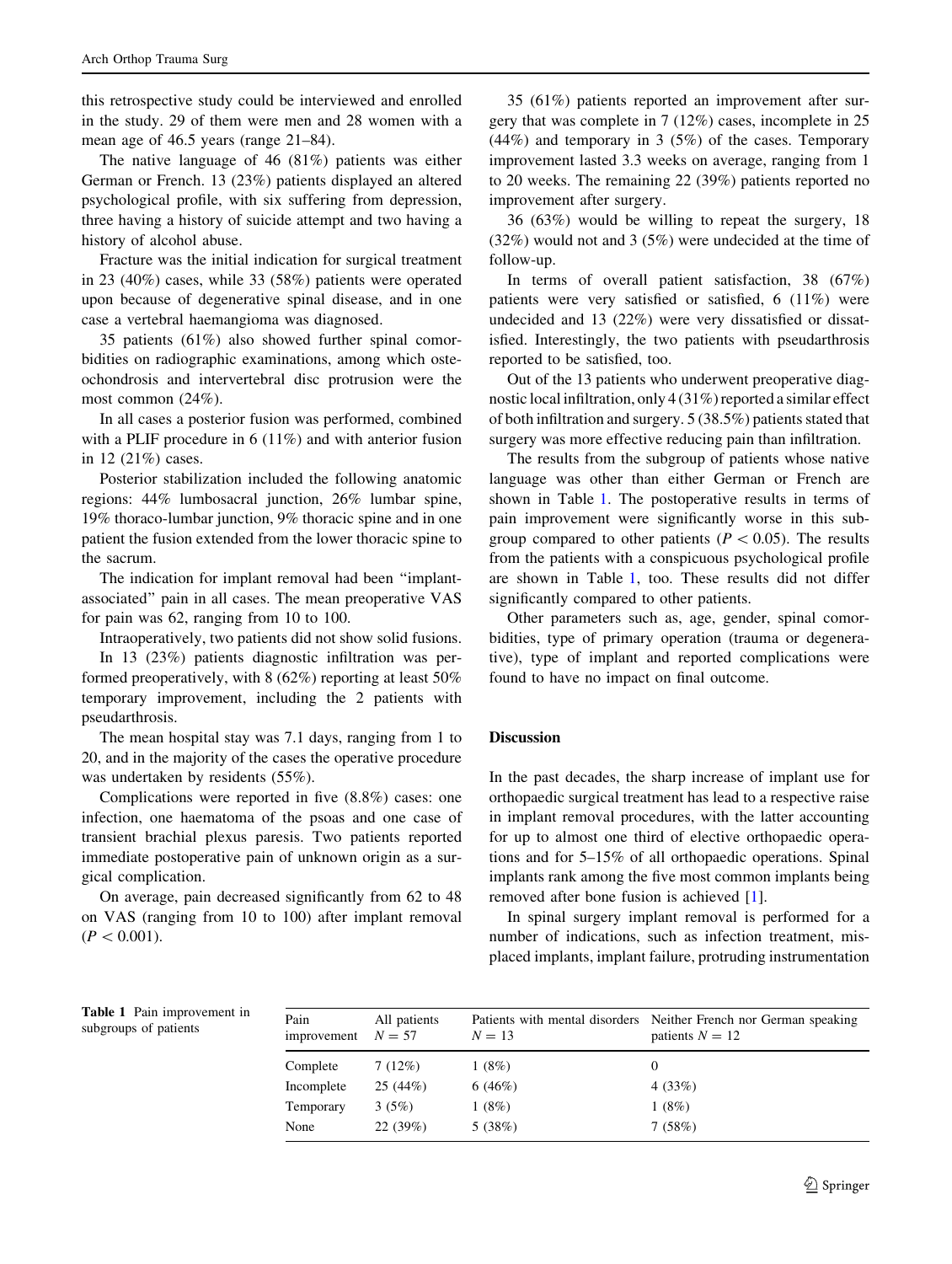and routinely after fracture treatment with instrumentation of non-fused segments [[6\]](#page-4-0).

Apart from this patient group with distinctive indications for implant removal, there still remain a number of patients with unknown official pain generators, but possibly still with ''implant related'' pain.

In our retrospective study we examined 57 patients with ''implant-related'' pain and found a significant pain reduction on VAS from a 62-point preoperative score to 48 points postoperatively. 56% of patients reported a complete or at least incomplete pain reduction after implant removal. 67% of patients were either very satisfied or satisfied with the operation and 63% would undergo the same procedure again.

Such surgical procedures should not be considered harmless for the patients. In our series the complication rate was 8.8% with none of them being characterized as serious. According to the literature, implant removals display relatively high complication rates ranging from 3 to 20% [[1–4\]](#page-4-0). Especially for spinal implant removals, some complications (e.g. infections, loss of reduction) may be severe and require revision surgery  $[5, 9-11]$  $[5, 9-11]$  $[5, 9-11]$  or be even life threatening (e.g. vessel injury) [\[8](#page-4-0)]. Since implant removal is a highly elective surgical therapy, patients must be informed about possible complications thoroughly.

The first step in postoperative "implant-related" pain exploration is to rule out mechanical implant loosening and pseudarthrosis as two of the most common pain generators. There is an ongoing debate on the efficacy of modalities available to effectively rule out these diagnoses. It was proposed in an experimental study that in cases of solid bony fusions even a single loose screw could be considered as a pain generator through prostaglandin production and activation of complex pain-related pathways in molecular level [\[12](#page-4-0)].

Careful intraoperative examination is considered by many authors as the ''gold standard'' in excluding a pseudarthrosis [[6,](#page-4-0) [7\]](#page-4-0). Implant removal for pain reduction in such cases of existing solid fusion is questionable with controversial findings reported [[7,](#page-4-0) [13\]](#page-4-0). Two of our patients had pseudarthrosis, but both of them were satisfied after implant removal.

Increased loss of correction after spinal implant removal further challenged the efficacy of intraoperative exploration in manifesting a solid fusion [\[5](#page-4-0)]. A possible ''pseudarthrosis-analogue'' undetectable with imaging modalities or even direct surgical exploration may be held responsible, at least to some extent, for some cases of unsolved postoperative pain.

Another cause for postoperative "implant-related" pain is believed to be metal fretting, corrosion or an allergic response to the metalwork. In such cases implant removal would most likely alleviate pain but such a diagnosis still

remains a diagnosis of exclusion, especially because of the widespread use of titanium implants nowadays [[14](#page-4-0)].

It was recently proposed that even in the absence of typical signs of infection, an infection caused by low-grade pathogens (e.g. Propionibacteria) may still be present and remain undetected due to the unreliability of inflammatory diagnostic markers and inadequacy of sample collection and culture methods [\[15](#page-4-0)]. Thus a number of cases of ''implant-related'' pain of unknown origin could be attributed to such low-virulence bacteria. In our series, we excluded patients with obvious signs of infection. However, the cited study shows that histological and microbiological examination may be helpful in unclear cases.

Existing limited data render the results of spinal implant removal to address the problem of postoperative pain in the absence of a known pain generator highly unpredictable and our results do support this notion. In our study only 12% of the patients were ''fully healed'' after implant removal; still 56% of the patients gained long-term profit from the procedure.

Preoperative diagnostic infiltration of the screw heads under fluoroscopy control led to at temporary improvement of more than 50% in 8 of 13 patients. On the other hand, five (38.5%) patients stated that surgery had been more effective than infiltration in reducing pain. The results of diagnostic infiltration appear to have only moderate predictive value in contrast to other findings [\[7](#page-4-0)]. Nonetheless, diagnostic infiltrations are definitely helpful to indicate patients for implant removal.

Our data failed to reveal any possible predictive value for various objective factors. Age, gender, spinal comorbidities, type of operation, type of implant and reported complications were found to have no impact on final outcome.

This lack of objective predictive factors enhances the possible role of patient profile in determining the final outcome. In our study, patients with a different native language did profit less from the implant removal procedure. None of the 12 foreign patients was completely free of pain and only 4 (33%) foreign patients reported an incomplete pain reduction. This was the only factor in our study found to have a statistically significant predictive value. Misunderstanding caused by insufficient translation may have caused this.

On the other hand, psychological diseases (depression, suicide attempt, alcohol abuse) do not seem to constitute an exclusion diagnosis for implant removal since their outcome is comparable to the main group of patients.

### Conclusion

Removal of pedicle screws because of back pain only leads in 12% of patients to complete remission of symptoms.